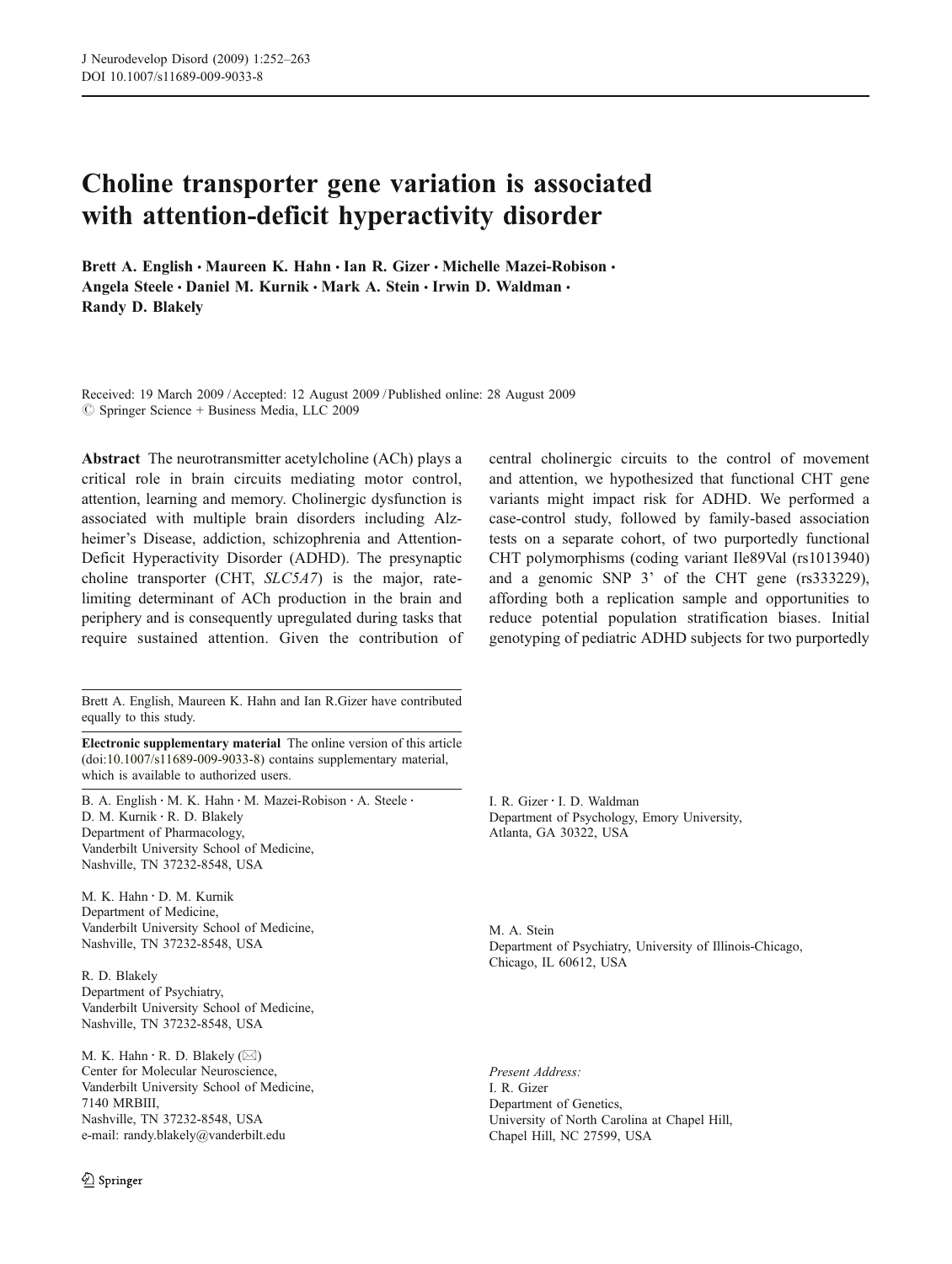functional CHT alleles revealed a 2–3 fold elevation of the Val89 allele  $(n=100; P=0.02)$  relative to healthy controls, as well as a significant decrease of the 3'SNP minor allele in Caucasian male subjects  $(n=60; P=0.004)$ . In family based association tests, we found significant overtransmission of the Val89 variant to children with a Combined subtype diagnosis (OR=3.16;  $P=0.01$ ), with an increased Odds Ratio for a haplotype comprising both minor alleles. These studies show evidence of cholinergic deficits in ADHD, particularly for subjects with the Combined subtype, and, if replicated, may encourage further consideration of cholinergic agonist therapy in the disorder.

Keywords Choline . Transporter . SLC5A7 . Attention-deficit hyperactivity disorder. Polymorphism

## Introduction

Attention deficit/hyperactivity Disorder (ADHD), as described by the DSM-IV-TR (Diagnostic Statistical Manual,  $4<sup>th</sup>$  edition, text revised, [\[1](#page-9-0)], is a psychiatric disorder characterized by symptoms of inattention, hyperactivity and impulsivity. ADHD is the most common psychiatric disorder among children, with an estimated prevalence of 3–10% and a 3–4 fold increased prevalence in males. Although formally diagnosed in childhood, 60% of these cases have been suggested to persist into adulthood [\[2](#page-9-0), [3](#page-9-0)]. ADHD subjects can exhibit predominantly inattentive or hyperactive-impulsive symptoms, but also may display a combined subtype, exhibiting elevations on both symptom dimensions. Multiple studies have examined the contributions of genetic factors to the development of ADHD [[4](#page-9-0)–[6](#page-9-0)] with current models most consistent with a complex polygenic disorder and a heritability estimated at  $~80\%$ .

Molecular genetic studies in patients with ADHD have identified candidate genes that may contribute to the pathophysiology of ADHD [[6,](#page-9-0) [7](#page-9-0)]. Prominent focus has centered on genes impacting dopamine and norepinephrine functioning [[8](#page-9-0)–[11](#page-9-0)] due to their roles in governing signaling in cognitive and motor circuits, as well as being targeted by current pharmacotherapies [[12](#page-9-0), [13](#page-9-0)]. Less attention has been given to genes impacting acetylcholine (ACh) signaling as determinants of ADHD risk [\[14,](#page-9-0) [15\]](#page-9-0), despite the major role played by basal ganglia cholinergic interneurons in movement control [[16](#page-9-0), [17\]](#page-9-0) and the activity of thalamic and cortical cholinergic pathways that regulate sensory gating and attention [\[18](#page-9-0), [19\]](#page-9-0). Thus, tasks requiring sustained attention activate cortical cholinergic neurotransmission, whereas muscarinic ACh receptor (mAChR) antagonists (e.g. scopolamine) produce cognitive and motor impairments in both animals and humans [\[20,](#page-9-0) [21\]](#page-9-0). Notably, two cholinergic genes (CHRNA4 and CHNRA7) that encode  $\alpha$ 4 and  $\alpha$ 7 subunits of nicotinic acetylcholine receptors, respectively, have been associated with ADHD [[22](#page-9-0), [23](#page-9-0)].

A major determinant of cholinergic signaling capacity is the presynaptic choline transporter (CHT) which transports choline into cholinergic terminals to sustain ACh synthesis [\[24](#page-9-0), [25](#page-9-0)]. Genetic deletion of the mouse CHT gene results in paralysis and early postnatal lethality, most likely arising from an inability to sustain cholinergic signaling at the neuromuscular junction. Depolarization of cholinergic neurons in vitro elevates choline uptake (increase in  $V_{\text{max}}$ ) that is supported by a translocation of CHT protein to the plasma membrane [[25](#page-9-0)–[27](#page-9-0)]. Ex vivo measurements of CHT trafficking in rat cortex following exposure to attention demanding tasks also reveal elevated CHT surface expression [\[28\]](#page-9-0).

The human high-affinity choline transporter gene (hCHT, SLC5A7) is located on chromosome 2q12 and has been demonstrated to be a source of genetic variation for cholinergic traits [\[29](#page-9-0), [30](#page-10-0)]. Okuda and colleagues reported the identification of a common, nonsynonymous SNP (+265 A/G; rs1013940) that encodes a substitution of isoleucine for valine in position 89 (Ile89Val) of hCHT transmembrane domain 3 [[29\]](#page-9-0). In transfected cells, Val89 containing CHT protein exhibits an ~50–60% maximal rate of choline uptake as compared to Ile89 CHT despite normal surface expression [\[29](#page-9-0)]. CHT heterozygous mice display significant reductions in CNS ACh levels and muscarinic receptors, as well as fatigue in sustained motor tasks [[31\]](#page-10-0). The expression of a CHT hypomorph in a significant fraction of humans (6% reported minor allele frequency) makes the Val89 variant an exceedingly interesting candidate in imposing risk for disorders associated with cholinergic deficits. Indeed, we recently described a significant association of the Val89 variant with major depression [\[32](#page-10-0)]. Another polymorphism, originally designated as a component of the CHT 3'UTR (+4067 G/T; rs333229), here designated the 3'SNP (see [Methods](#page-2-0)) has been associated with altered cholinergic tone, as measured by heart rate variability (HRV), and to altered corticolimbic reactivity [[33,](#page-10-0) [34\]](#page-10-0).

In the current study, we hypothesized that functional variation in CHT could impact risk for ADHD and thus examined both the Ile89Val and the 3'SNP in 1) a casecontrol study utilizing a community sample of DSM-IV validated ADHD subjects versus a healthy control population and 2) a within-family association study involving parent-offspring trios, testing for association with both the primary diagnosis (ADHD), as well as the two common diagnostic subtypes. Here we provide evidence that genetic variation in CHT significantly increases risk for ADHD, particularly for children diagnosed with the Combined subtype.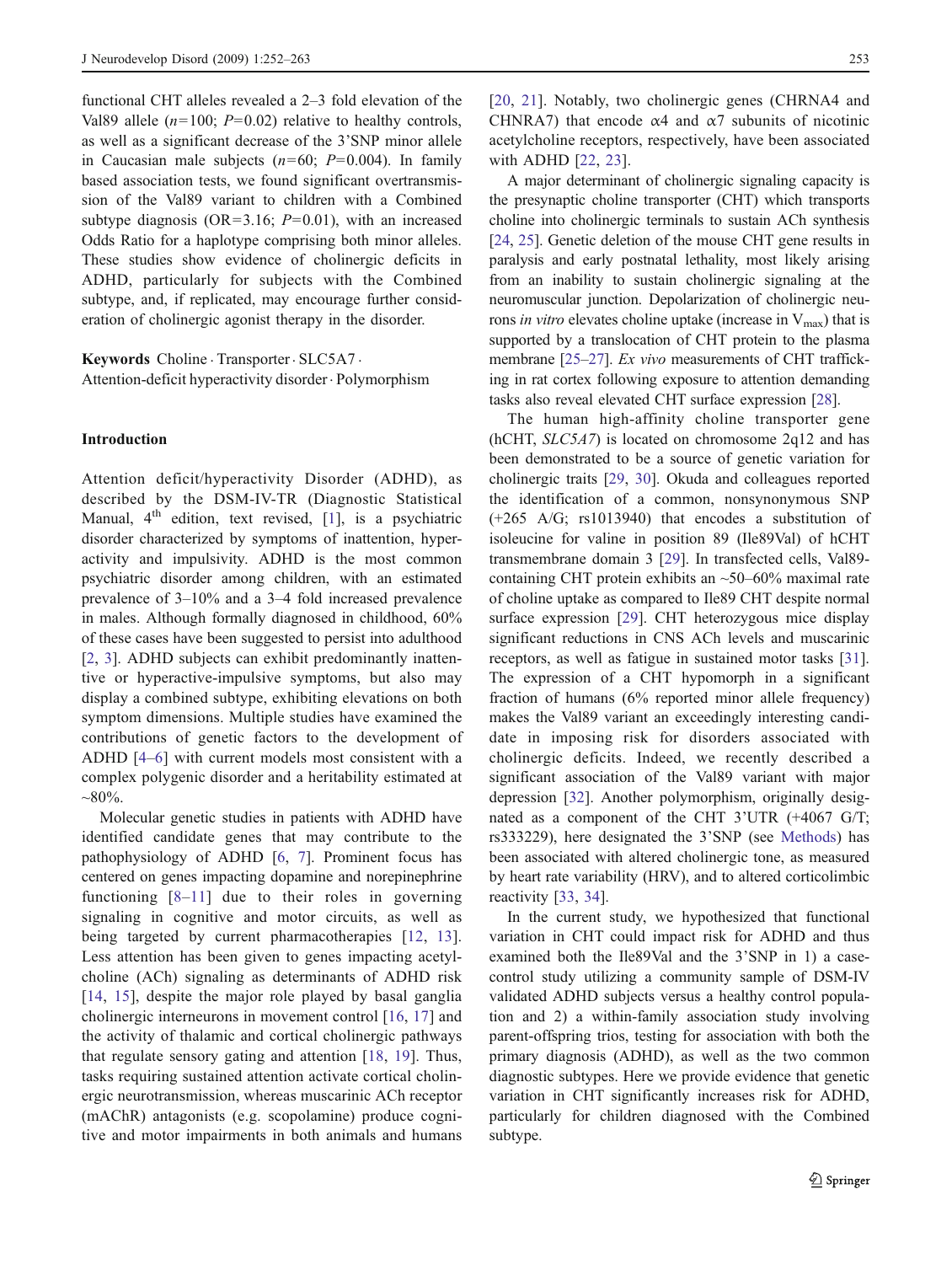## <span id="page-2-0"></span>**Methods**

# Subjects: case-control study

ADHD subjects involved in our initial case-control study were consented and enrolled at Vanderbilt University Medical Center (VUMC), Nashville, TN, USA and the University of Chicago Children's Hospital, Chicago, IL, USA. Subject ascertainment was performed under a protocol approved by the Institutional Review Boards of both institutions. The VUMC sample consisted of 50 unrelated and 10 affected sib pairs  $(n=63$  subjects genotyped; 81% male/19% female; 51% Cacasian/12% African American) ranging from 6–17 years of age. The Kiddie-SADS-Present and Lifetime Version [\[35](#page-10-0)] was used to determine DSM-IV criteria for ADHD subtypes [\[36](#page-10-0)]. The University of Chicago cohort  $(n=37)$  subjects genotyped; 70% male/30% female; 86% Caucasian/14% African American) consisted of a subset of unrelated children who had participated in an earlier pharmacogenetic study [\[37](#page-10-0)]. All subjects completed a semi-structured diagnostic interview and met DSM-IV criteria for ADHD. Children were excluded if they carried a diagnosis of autism or other brain disorders such as mental retardation. The Vanderbilt University control cohort consisted of 290 subjects, between 18–45 years of age that displayed no clinically significant abnormality based upon medical history, physical examination and routine laboratory testing.

## Subjects: within-family association study

Clinic-referred sample Four hundred and three children from 251 families were consented and enrolled from two sites, Atlanta, Georgia and Tucson, Arizona, USA (see Suppl Table 1 for details). The Emory University and University of Arizona Institutional Review Boards reviewed and approved the assessment procedures utilized. At the Atlanta site, subjects were recruited through the Center for Learning and Attention Deficit Disorders (CLADD) at the Emory University School of Medicine and the Emory University Psychological Center. Both clinics specialize in the assessment of childhood externalizing disorders such as ADHD, Oppositional Defiant Disorder (ODD), Conduct Disorder (CD) and learning disorders. At the Tucson site, subjects were recruited through a group psychiatric practice. Probands and their siblings between the ages of 4 and 18  $(M=10.7, SD=3.9)$ were then recruited to participate in the current study. Any child previously diagnosed with autism, traumatic brain injury, or neurological conditions (e.g., epilepsy) was excluded from the study, as were children with IQs <75. Any other diagnosis previously assigned to a child remained confidential and did not influence inclusion in

the study. Control subjects were also recruited from sites in Atlanta, Georgia and Tucson, Arizona. Subjects recruited at the Atlanta site represent a subsample of the Georgia Twin Registry, a sample of twins born between 1980 and 1991 recruited via birth records from the general population of Georgia. Twin families were originally recruited by mail to participate in a questionnaire-based study of childhood psychopathology. A subset of these families was contacted by phone to participate in a follow-up lab study of temperament and cognitive development that included DNA collection. Subjects from the Tucson site were drawn from the general population.

Parental ratings were obtained whenever possible for each child using the Emory Diagnostic Rating Scale (EDRS) [[38\]](#page-10-0), a symptom checklist developed to assess symptoms of major DSM-IV childhood psychiatric disorders such as ADHD, ODD, and CD. Because some children were being treated with medication, parents were asked to rate the status of the child's symptoms when off medication. Parents rated each symptom on a 0–4 scale, with a score of 0 indicating that the symptom is "not at all" characteristic of the child and a score of 4 indicating that the symptom is "very much" characteristic of the child. Inattentive and hyperactive-impulsive symptom scores were generated by averaging the scores for the 9 items that constitute each symptom dimension. For the purposes of making ADHD and subtype diagnoses, ratings  $\geq 2$  for each symptom indicated that a symptom was present. In the case of discrepant parent ratings for a specific symptom, the symptom was considered present if endorsed (i.e., rated  $\geq$ 2) by the mother when assigning ADHD diagnoses and the mother's score was then used when creating symptom scales. Consistent with previous studies, mother and father ratings showed moderate agreement  $(r=.76$  for inattentive symptoms and  $r = .69$  for hyperactive-impulsive symptoms) [\[39](#page-10-0)]. Questionnaire-based diagnoses of ADHD and its constituent subtypes were assigned by applying DSM-IV symptom thresholds to each of the ADHD symptom dimensions. An earlier study demonstrated that the EDRS yielded diagnostic rates in a control population that were similar to the prevalence rates described in the DSM-IV [\[40\]](#page-10-0). The internal consistencies of the 9 hyperactiveimpulsive symptoms and the 9 inattentive symptoms were independently evaluated in the clinic-referred and control samples to ensure acceptable reliabilities (values ranged from  $\alpha = .85-.96$ ).

# Genotyping

DNA was collected from either buccal samples or from whole blood and extracted using a commercial DNA isolation kit (Gentra systems, Minneapolis, MN) as previously described [\[41](#page-10-0)]. An allelic discrimination assay was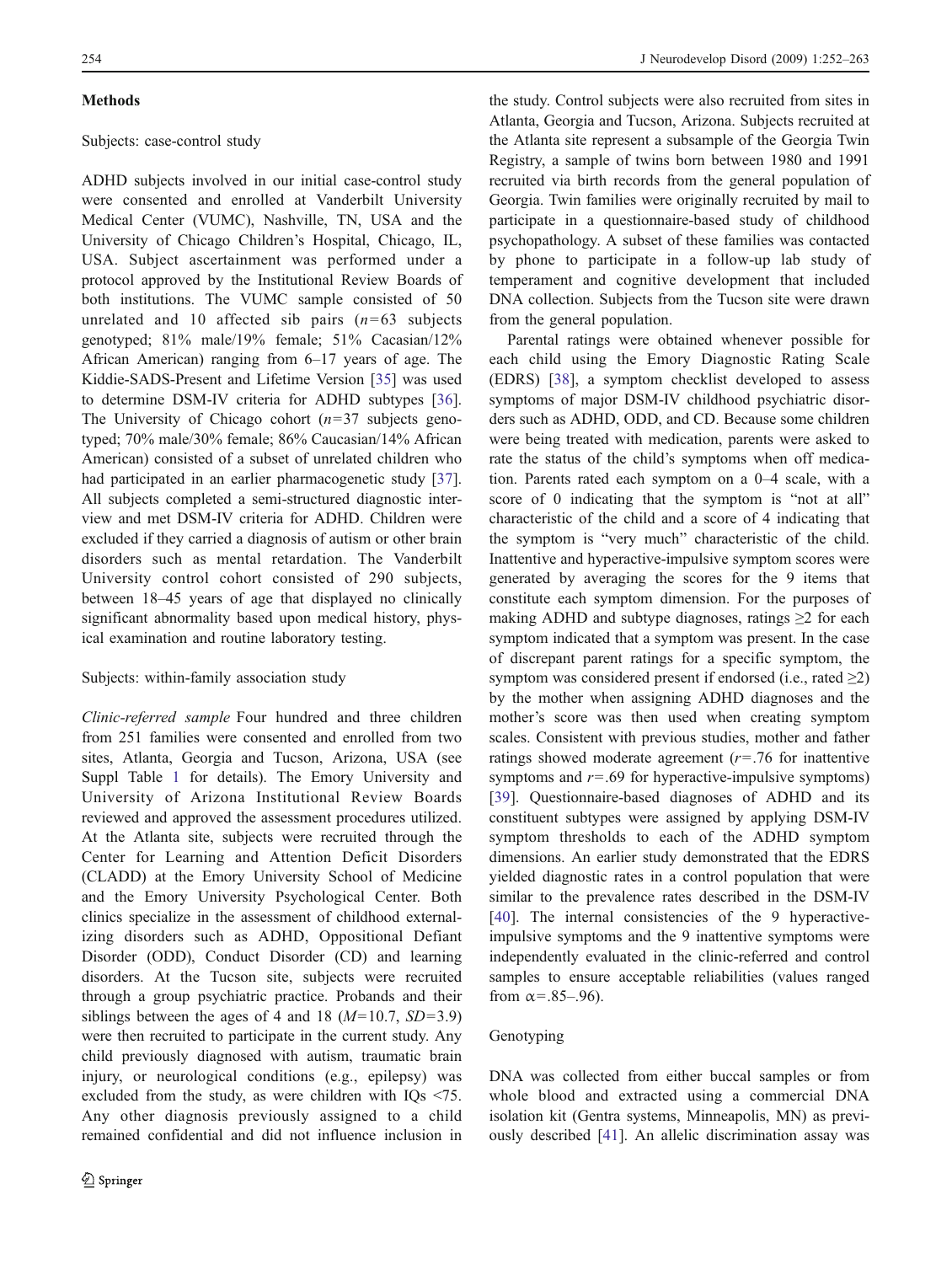performed in the Vanderbilt Center for Human Genetics Research DNA Resources Core using TaqMan® SNP Genotyping Assay reagents (Applied Biosystems, Inc). Four nanograms (ng) of DNA (some samples had been subjected to one round of genomic amplification (Roche) with no evidence of altered SNP calls) was used as template in reactions containing 1X TaqMan® Universal PCR Master Mix and, for CHT Ile89Val (rs1013490), 900 nM forward (5'-TGTACCAGGTTATGGCCTAGCTT-3') and reverse (5'-ACTGAGATTTGCACTTTCACTTACCT-3') amplification primers, 200 nM VIC<sup>®</sup> (5'-CAGGCACCAATTG GATA-3') and FAM<sup>®</sup> (5'-AGGCACCAGTTGGATA-3') dye-labeled probes or, for the CHT 3'SNP (3'SNP, rs333229), forward (5'-GTGGACACACTTCTGGAGAT TATACATTT-3') and reverse (5'-GTCCACGGGC CCTAATATTATATTCT-3') and 200 nM VIC® (5'- CTC TTAATAATTCCCCCCCACACT-3') and FAM® (5'- CT CTTAATAATTCACCCCACACT-3') dye-labeled probes. The 3'SNP has been previously described as a "3'UTR SNP" [[33,](#page-10-0) [34\]](#page-10-0) but our current genomic analyses place the variant 3' of predicted polyadenylation sites and could not be identified with deposited ESTs. Thermal cycling (95°C for 10 min, followed by 50 cycles of 92°C for 15 sec and  $60^{\circ}$ C for 1 min) and product detection were accomplished using the ABI 7900HT Real-Time PCR System (ABI).

We conducted quality control analyses of the CHT SNP genotype data in our family samples. The call rate in our sample was 93% for the Ile89Val SNP and 94% for the 3'SNP. Reliability of the genotyping was assessed by examining the concordance of genotypes of twins within MZ twin pairs, in which there were no disagreements between the genotypes for the Ile89Val SNP (an allelic discordance rate=0%,  $N=68$  alleles) and only one disagreement for the 3'SNP (an allelic discordance rate=1.4%,  $N=74$  alleles). There were no Mendelian errors in the genotyping of the Ile89Val SNP whereas there were 8 errors for the 3'SNP, yielding a Mendelian error rate=0.9%.

#### Data analyses

Crosstab analyses using SPSS version 15 (SPSS, Inc., Chicago, IL) were conducted for quality control analyses that included measures of genotype reliability and MZ twin agreement for genotypes. Call rates, Mendelian error rates, and exact Hardy Weinberg Equilibrium (HWE) tests and p-values were also estimated using the program PEDSTATS [\[42](#page-10-0)]. For the case-control studies, genotype call rates were found to be within HWE and significance determined using the  $\chi^2$ -test (results shown below). To protect against the possibility of interpreting a spurious association as substantive, significant results from the casecontrol analyses were then followed-up in an independent

sample using family-based tests of association with the associated alleles from the case-control analyses designated as the 'risk' alleles.

Extensions of the Transmission Disequilibrium Test (i.e., TDT) [[43\]](#page-10-0) that are applicable to both categorical and continuous variables and tests of moderation [[44](#page-10-0)–[47\]](#page-10-0) were used for family-based analyses of association and linkage. Such analyses have the advantage of robustness against possible population stratification effects that may bias the results of traditional case-control comparisons or other population-based analyses of association. A unifying approach to family-based association tests (FBATs) has been developed and implemented in the software packages FBAT and PBAT. Derived from the TDT, the FBAT and PBAT approaches have been extended to incorporate both intact and missing parental genotypes without introducing bias as well as affected and unaffected siblings and extended pedigrees [[45,](#page-10-0) [48](#page-10-0)–[50\]](#page-10-0). The FBAT and PBAT software packages also allow for the contribution of unaffected control subjects in the calculation of the FBAT test statistic. By specifying an offset equal to the population prevalence of the disorder, the FBAT and PBAT software makes use of genotypic transmissions in case and control subjects by contrasting the number of transmissions of a specific allele in the case population with the number of non-transmissions of that allele in the control population [\[45](#page-10-0)]. As such, both case and control subjects can be utilized within a TDT framework. Specifying the offset also serves to minimize the variance of the test statistic and increase statistical power [[51\]](#page-10-0). Thus, the prevalence of the ADHD diagnosis and the respective subtypes in the control sample as assessed by the EDRS were used as offset values in the current study.

We also used a recently developed extension of the TDT [\[52](#page-10-0)] to test *a priori* hypotheses for the contrasts among the diagnostic subtypes. In this method, transmissions of a particular allele from heterozygous parents to children with a subtype of interest are contrasted with transmissions to children who have the other subtypes or who are unaffected. We implemented this test within the FBAT/PBAT analytic framework to test for the association of CHT SNPs with the Inattentive and Combined ADHD subtypes (the Hyperactive-Impulsive subtype was not tested due to small sample size). All of the analyses conducted in FBAT and PBAT yield a Z statistic that was used in hypothesis testing and which was converted into the effect size index  $R^2$  (i.e., proportion of the variance accounted for) using the formula  $Z^2$  / N, where N=the number of informative families. Odds Ratios (OR) were calculated by first converting the  $R^2$  value into the effect size Cohen's d using the formula  $d=(2 * R)/\sqrt{(1 - R^2)[53]}$  $d=(2 * R)/\sqrt{(1 - R^2)[53]}$  $d=(2 * R)/\sqrt{(1 - R^2)[53]}$ , and then calculating an OR using the formula  $e^{(1.81 \cdot \pi d)}$  described by Chinn [[54](#page-10-0)].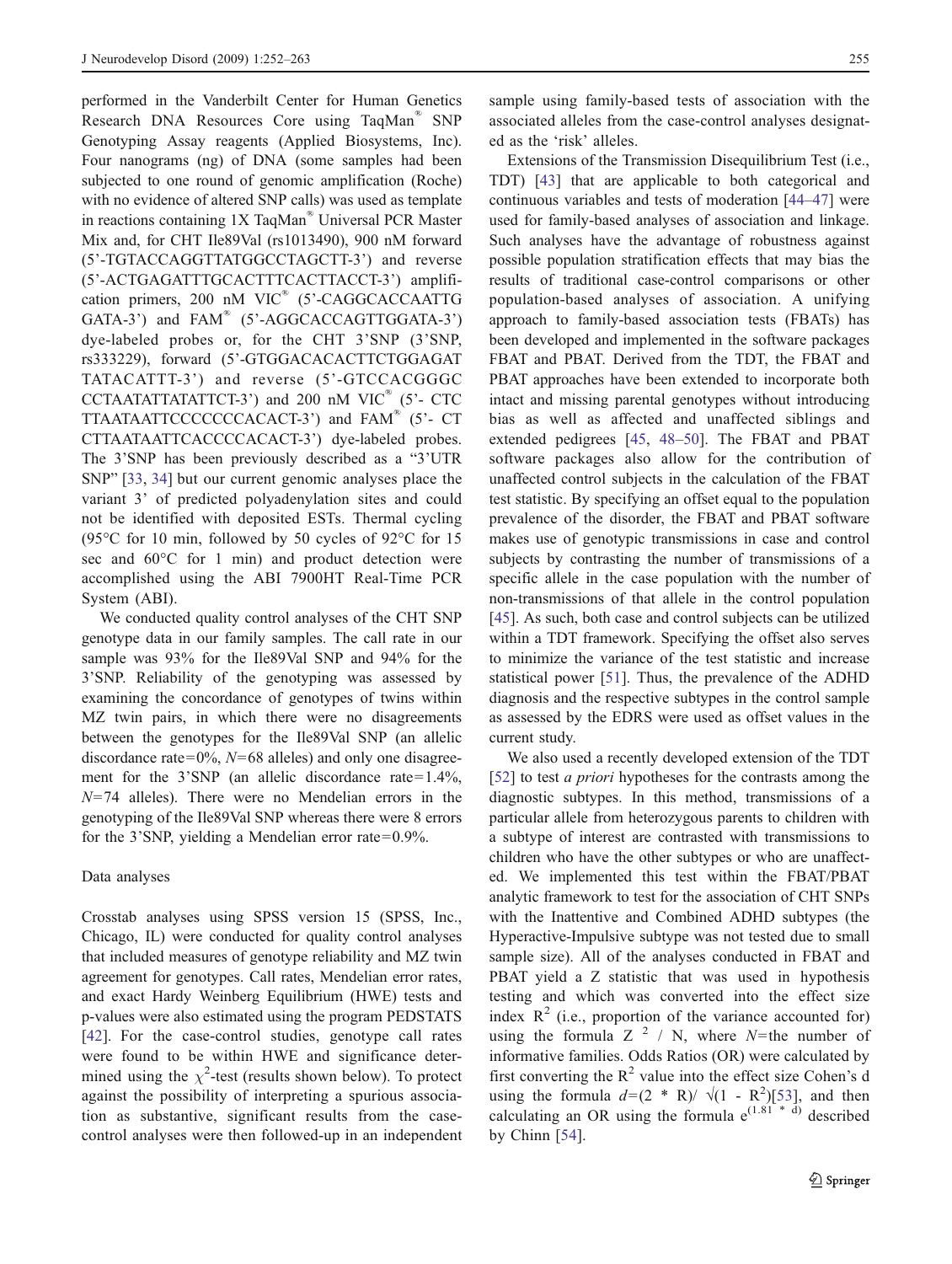#### **Results**

## Case-control study of CHT SNPs in ADHD

Our initial evaluation of the association of CHT SNPs in ADHD was performed as a simple case-control design with affected subjects drawn from prior Vanderbilt and University of Chicago studies [[9,](#page-9-0) [11](#page-9-0), [37\]](#page-10-0). The mean age of the Vanderbilt/Chicago sample was  $10.5 \pm 0.3$  years and was 76% male, 24% female with mostly Caucasian (81%) versus African-American (19%) subjects. Controls subjects were drawn from a panel of healthy controls with no medical diagnoses, originally recruited for cardiovascular studies. The mean age of the control sample was  $28\pm$ 7.7 years and was 42% male, 58% female with both Caucasian (44%) and African-American (56%) subjects. Owing to significant ethnic variation evident in the CHT Val89 variant (NCBI dbSNP, build 129; refSNP ID: rs1012940; GenBank accession no.: NT005224.10), we restricted our case-control analyses to the Caucasian subset of this panel.

Genotypes for both Ile89Val and 3'SNP polymorphisms were reliably obtained and found to be in Hardy-Weinberg equilibrium in both case (Ile89Val,  $p=0.99$ ; 3'UTR,  $P=$ 0.75) and control groups (Ile89Val,  $P=0.52$ ; 3'SNP,  $P=$ 0.93). The minor allele for the Val89 marker has been previously reported at an allele frequency of 6% in a nonclinical sample of Ashkenazi Jewish subjects [\[29](#page-9-0)], which is identical to the allele frequency we obtained in our Caucasian control samples (Table [1\)](#page-5-0). The CHT 3'SNP major allele has been reported as 77% in healthy Caucasians [\[33](#page-10-0)] and was also comparable to our findings with Caucasian control DNAs (73%, Table [1\)](#page-5-0). Independent studies indicate that the 3'SNP major allele and the Val89 minor allele are associated with reduced choline uptake or cholinergic function [\[29](#page-9-0), [34](#page-10-0)]. In the Vanderbilt/Chicago ADHD panel, the allele frequency for the CHT 3'SNP major allele was slightly elevated (79%), though this change did not reach statistical significance. Further examination of the CHT 3'SNP allele frequencies in Caucasian and Caucasian male-only groups versus matched controls showed a significant shift in allele distribution that did not differ between the diagnostic subtypes (Caucasian,  $84\%$  major allele,  $P=0.008$ ; Caucasian-male only,  $87\%$ ,  $P=0.004$ ). These findings support the association of reduced cholinergic tone with a diagnosis of ADHD in Caucasian subjects. Similarly, the allele frequency of the hypomorphic Val89 CHT variant were significantly elevated (12%) compared to that (6%) found in our healthy controls  $(P=0.023)$ . Further examination of Val89 allele frequencies in Caucasian or Caucasian maleonly groups versus matched controls revealed an even greater increase in both the Inattentive (Caucasian, 15%;

 $P=0.03$ : Caucasian-male only, 17%;  $P=0.02$ ) and Combined (Caucasian, 14%;  $P=0.03$ ; Caucasian-male only, 15%;  $P=0.03$ ) subtypes (Table [1\)](#page-5-0).

## Family-based association analyses of CHT SNPs in ADHD

The study sample used for our within-family association analyses represents an expansion of that reported in previous publications (see Suppl Table 1 for complete sample characteristics) [\[38](#page-10-0), [55](#page-10-0)]. Our sample comprised 269 boys  $(67\%)$  and 134  $(33\%)$  girls, with an ethnic background of 78% Caucasian, 10% African-American, 2% Hispanic, 1% Asian, and 8% of mixed ethnicity. Two hundred of the 251 probands met criteria for a DSM-IV ADHD diagnosis with 70 children (35%) diagnosed with the predominately Inattentive subtype, 12 (6%) with the predominately Hyperactive-Impulsive subtype, and 118 (59%) with the Combined subtype. These subtype prevalence rates are consistent with those reported in the literature which indicate that the Combined subtype is 1.5 to 2 times more common than the Inattentive subtype in clinic-referred samples [\[56](#page-10-0), [57\]](#page-10-0). Thirty-six of the 152 siblings that participated in the study met criteria for ADHD. Thirteen (36%) were diagnosed with the predominately Inattentive subtype, 10 (28%) with the predominately Hyperactive-Impulsive subtype, and 13 (36%) with the Combined subtype.

As shown in Suppl Table 1, control children differed from clinic-referred children with respect to age, gender, and ethnicity (P-values<.05). Control subjects ranged in age from 6 to 18 years  $(M=12.9, SD=2.6)$ , included 138 boys (58%) and 98 girls (42%), and their ethnic background was 92% Caucasian, 2% African-American, 2% Asian, and 4% Hispanic. Because control subjects were drawn from the general population, a certain percentage of these children were expected to exhibit clinically significant symptoms of ADHD. Forty-five met criteria for the ADHD diagnosis. Twenty-four (53%) were diagnosed with the predominately Inattentive subtype, 8 (18%) with the predominately Hyperactive-Impulsive subtype, and 13 (29%) with the Combined subtype. These subtype prevalence rates are consistent with those reported in the literature that indicate the Inattentive subtype to be approximately twice as common as the Combined subtype in community samples [\[58](#page-10-0), [59](#page-10-0)]. Hardy-Weinberg equilibrium (HWE) was evaluated, excluding individuals of African-American ethnic background given the pronounced differences in allele and genotype frequencies for CHT SNPs between individuals of European and African descent (International HapMap Project, 2005). There was no significant departure from HWE for either the Ile89Val ( $P=1.00$ ) or the 3'SNP ( $P=.066$ ) in founders.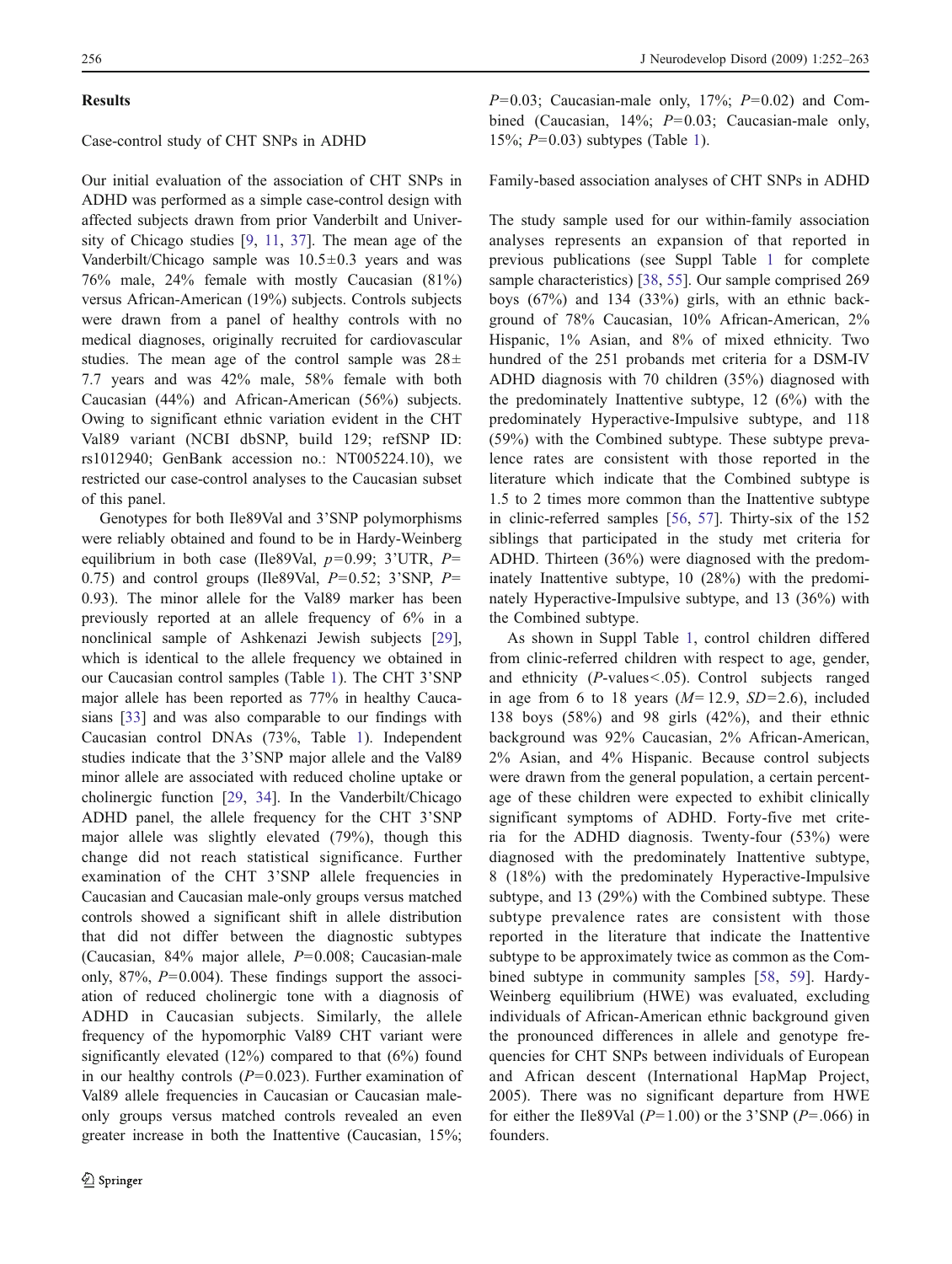<span id="page-5-0"></span>

| Table 1                      | CHT Genotypes in ADHD Vanderbilt and Chicago Cohort versus healthy controls |            |                |               |           |                            |                |     |                      |                |
|------------------------------|-----------------------------------------------------------------------------|------------|----------------|---------------|-----------|----------------------------|----------------|-----|----------------------|----------------|
| Group                        | Subgroup                                                                    | Gender (%) |                | Ethnicity (%) |           | Genotype (n)               |                |     | Allele Frequency (%) |                |
| Ile89Val (rs1013940)         |                                                                             | Male       | Female         | White         | Black     | $\overline{A/A}$           | A/G            | G/G | $\blacktriangleleft$ | U              |
| Control panel $(n=290)$      |                                                                             | 121 (42%)  | 169 (58%)      | 127 (44%)     | 163 (56%) | 260                        | 27             |     |                      |                |
|                              | Caucasian $(n=127)$                                                         | 65 (51%)   | 62(49%)        | 127 (100%)    |           | $\Xi$                      | <u>ی</u>       |     | 93                   |                |
|                              | Caucasian male $(n=65)$                                                     | 65 (100%)  |                | 65 (100%)     |           | 59                         |                |     | 95                   |                |
| ADHD panel $(n=100)$         |                                                                             | 76 (76%)   | 24 (24%)       | 81 (81%)      | 19 (19%)  | 78                         | 21             |     | 88                   |                |
| Caucasian only $(n=81)$      |                                                                             | 61 (75%)   | 20(25%)        | 81 (100%)     |           | $\boldsymbol{\mathcal{S}}$ | $\overline{c}$ |     | 86                   |                |
|                              | Hyperactive                                                                 | $4(5\%)$   | $\overline{0}$ | 4(5%)         |           |                            | $\circ$        |     | 100                  |                |
|                              | Combined                                                                    | 41 (51%)   | 10(12%)        | 51 (63%)      |           | 39                         | $\mathbf{r}$   |     | 86                   |                |
|                              | Inattentive                                                                 | 13 (16%)   | 10(12%)        | 23 (28%)      |           | $\overline{1}$             |                |     | 85                   |                |
| Caucasian male only $(n=61)$ |                                                                             | 61 (100%)  |                | 61            |           | $\ddot{4}$                 | $\geq$         |     | 85                   |                |
|                              | Hyperactive                                                                 | 5(9%)      |                |               |           |                            |                |     | $\infty$             | ≘              |
|                              | Combined                                                                    | 41 (67%)   |                |               |           | $\overline{\mathcal{E}}$   | $\supseteq$    |     | 85                   | ≌              |
|                              | Inattentive                                                                 | 15(25%)    |                |               |           | $\overline{10}$            | S              |     | 83                   |                |
| 3'SNP (rs333229)             |                                                                             |            |                |               |           |                            |                |     |                      |                |
| Control panel $(n=233)$      |                                                                             | 109 (47%)  | 118 (51%)      | 127 (55%)     | 91 (39%)  | $\overline{2}$             | 87             |     | $\overline{7}$       |                |
|                              | Caucasian                                                                   | 64 (27%)   | 63 (27%)       | 127 (55%)     |           | 73                         | 46             |     | 76                   |                |
|                              | Caucasian male                                                              | 64 (27%)   |                | 64 (27%)      |           | 39                         | 23             |     | 79                   |                |
| ADHD panel $(n=100)$         |                                                                             | 76 (76%)   | 24 (24%)       | 81 (81%)      | 19 (19%)  | $\mathcal{L}$              | 30             |     | $\mathcal{L}$        |                |
| Diagnosis subtype $(n=96)$   | Hyperactive                                                                 | 4(4%)      | $1(1\%)$       | 4(4%)         | $1(1\%)$  |                            |                |     | $80\,$               | $\approx$      |
|                              | Combined                                                                    | 50 (52%)   | 11 $(11%)$     | 52 (54%)      | 9(9%)     | $\overline{+}$             | $\frac{8}{2}$  |     | $82\,$               | $\frac{8}{18}$ |
|                              | Inattentive                                                                 | 18 (19%)   | 12(13%)        | 23 (24%)      | 94%)      | $\overline{9}$             |                |     | $75$ $84$            | 25             |
| Caucasian only $(n=80)$      |                                                                             | 60 (75%)   | 20(25%)        | 80 (100%)     |           | 57                         | $\Omega$       |     |                      | $\Xi$          |
|                              | Hyperactive                                                                 | $4(5\%)$   |                | 4(5%)         |           | $\epsilon$                 |                |     | 88                   |                |
|                              | Combined                                                                    | 41 (51%)   | 10(13%)        | 51 (64%)      |           | 36                         |                |     | 84                   | ≌              |
|                              | Inattentive                                                                 | 13 (16%)   | 10(13%         | 23 (29%)      |           | $\overline{18}$            |                |     | 87                   |                |
| Caucasian male only $(n=60)$ |                                                                             | 60 (100%)  |                | 60 (100%)     |           | 46                         |                |     | 87                   |                |
|                              | Hyperactive                                                                 | 4 (7%)     |                | 4(7%)         |           |                            |                |     | 88                   |                |
|                              | Combined                                                                    | 41 (68%)   |                | 41 (68%)      |           | $\overline{5}$             |                |     | 87                   |                |
|                              | Inattentive                                                                 | 13 (22%)   |                | 13 (22%)      |           |                            |                |     | 88                   |                |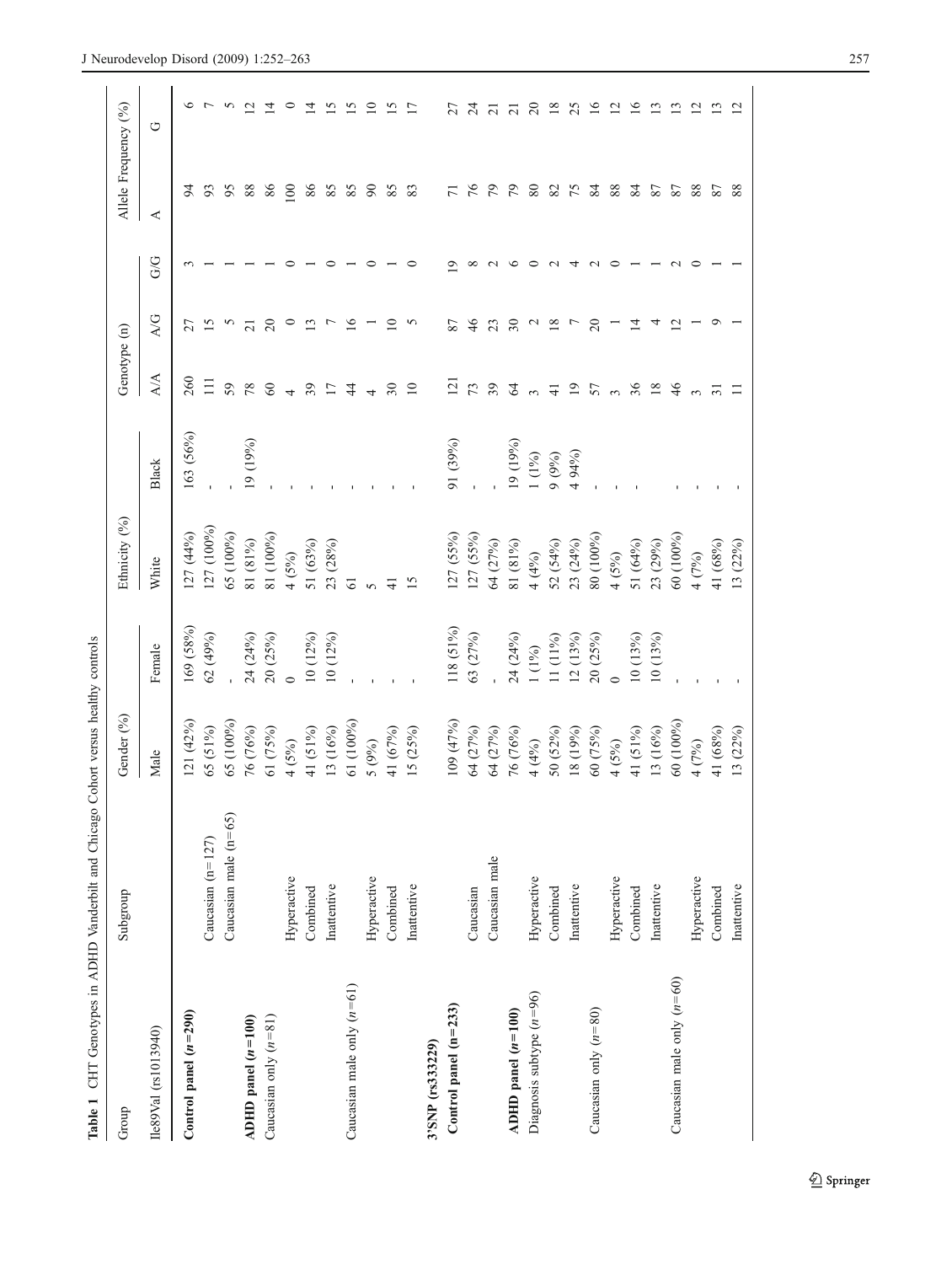As shown in Tables 2 and [3](#page-7-0), in our family-based analyses of association of the overall ADHD diagnosis with the Ile89Val or 3'SNP using FBAT, we found no evidence for association with either SNP across additive, dominant, or recessive genetic models, regardless of whether only affected cases were analyzed or whether affected cases were contrasted with unaffected controls (i.e., the minimum  $P=0.347$  for the 3'SNP under a dominant model contrasting transmission in affected cases versus unaffected controls). As shown in Table 2, however, there was a significant association between the Val89 allele and the Combined subtype, which was strongest under additive and dominant models when the Combined subtype was contrasted with no diagnosis and all other subtypes (additive:  $Z=2.19$ , one-tailed  $P=0.014$ ,  $R^2 = .09$ , OR=3.16; dominant: Z=1.97, one-tailed P=0.024,  $R^2 = .07 \text{ OR} = 2.79$ ).

We next conducted similar family-based association analyses of ADHD and its diagnostic subtypes with haplotypes comprising both CHT SNPs (Table [4\)](#page-7-0). Linkage disequilibrium between the two markers was virtually absent (D'=.04.  $R^2$ =.01). For the overall diagnosis of ADHD, as well as the Combined and Inattentive subtypes, we conducted an omnibus test of association for all haplotypes as well as a targeted test of and when significant, followed this up by determining which specific haplotype was responsible for the observed association the subtype comprising all possible haplotypes. In all haplotype tests, we contrasted transmissions in ADHD cases versus unaffected controls or transmissions in the Combined or Inattentive subtypes versus unaffected controls and all other subtypes. All of the haplotype tests for either the ADHD diagnosis or the Inattentive subtype were non-significant. In contrast, the omnibus tests yielded a significant association with the Combined subtype under an additive model  $(Z=8.48, P=.037)$  and a trend towards an association under a dominant model  $(Z=8.16, P=0.086)$  with the haplotype comprising both Ile89Val and 3'SNP minor alleles showing the strongest associations (additive model:  $Z=2.65$ ,  $P=0.008$ ,  $R^2 = .048$ , OR = 2.25; dominant model: Z=2.65,  $P=0.008$ ,  $R^2=.069$ , OR = 2.68).

# Discussion

To our knowledge, no investigations of CHT gene variation in the context of ADHD have been reported. Possibly, modest alterations in CHT expression or function might have no detectible influence on physiology and behavior. However, studies with CHT heterozygous knockout mice reveal a significant reduction in brain ACh levels, as well as reduced motor endurance and locomotor responsiveness to cholinergic antagonist administration [[31\]](#page-10-0). Human studies reveal two CHT polymorphisms with a likely functional impact on cholinergic signaling. The Val89 variant exhibits reduced choline transport function compared to the Ile89 variant in transfected cells [[29\]](#page-9-0) and has been associated with major depression [\[32](#page-10-0)]. A second purportedly functional SNP, located 3' of predicted CHT polyadenylation sites, is associated with altered autonomic cholinergic tone as well as cortical reactivity and depression [\[33](#page-10-0), [34](#page-10-0)]. Given the prominent role of thalamic and cortical cholinergic signaling for sensory gating and sustained attention [[60,](#page-10-0) [61](#page-10-0)], we hypothesized that one or more, or both, of the CHT variants might contribute risk for ADHD. Indeed, with our Vanderbilt/Chicago ADHD cohort, we observed an increased frequency of the Val89 CHT hypomorph as compared to published allele frequencies and our own healthy control population [[29](#page-9-0)]. As a check on the allele frequencies our healthy control panel, we also genotyped the Ile89Val polymorphism on a commercial panel (Coriell) and found a comparable frequency for Caucasians (9%) and Caucasian males (8%), significantly below the allele

| Diagnosis                     | N  |         | $ADHD$ (offset=.14) |       |           |       | Combined (offset= $.06$ ) |       |           |          | Inattentive (offset= $.08$ ) |       |           |
|-------------------------------|----|---------|---------------------|-------|-----------|-------|---------------------------|-------|-----------|----------|------------------------------|-------|-----------|
|                               |    | Ζ       | P                   | $R^2$ | <b>OR</b> | Ζ     | P                         | $R^2$ | <b>OR</b> | Ζ        | P                            | $R^2$ | <b>OR</b> |
| Model                         |    |         |                     |       |           |       |                           |       |           |          |                              |       |           |
| Additive                      | 51 | $-.903$ | .817                | .016  | 0.63      | 0.802 | .211                      | .012  | 1.50      | $-2.406$ | .992                         | .114  | 0.28      |
| <sup>a</sup> with unaffecteds |    | $-.004$ | .502                | .00   | 1.00      | 2.189 | .014                      | .092  | 3.16      | $-0.834$ | .798                         | .013  | 0.66      |
| Dominant                      | 51 | $-.842$ | .800                | .014  | 0.65      | 0.574 | .283                      | .006  | 1.33      | $-2.314$ | .990                         | .105  | 0.29      |
| <sup>a</sup> with unaffecteds |    | 0.090   | .464                | .00   | 1.05      | 1.969 | .024                      | .074  | 2.79      | $-0.659$ | .745                         | .009  | 0.71      |
| Recessive                     | 6  | $-.428$ | .666                | .03   | 0.53      | 0.938 | .174                      | .143  | 4.39      | $-0.990$ | .839                         | .163  | 0.20      |
| <sup>a</sup> with unaffecteds |    | $-.285$ | .612                | .013  | 0.66      | 1.262 | .103                      | .26   | 8.54      | $-0.736$ | .769                         | .088  | 0.32      |

Table 2 FBAT test for association of CHT Ile89Val (rs1013940) SNP with ADHD and diagnostic subtypes

N=number of informative families, all tests were interpreted using a one-tailed p-value

<sup>a</sup> Models in which ADHD cases were contrasted with unaffected individuals, or in which individuals with the target ADHD subtype were contrasted with both unaffected individuals and individuals diagnosed with the other ADHD subtypes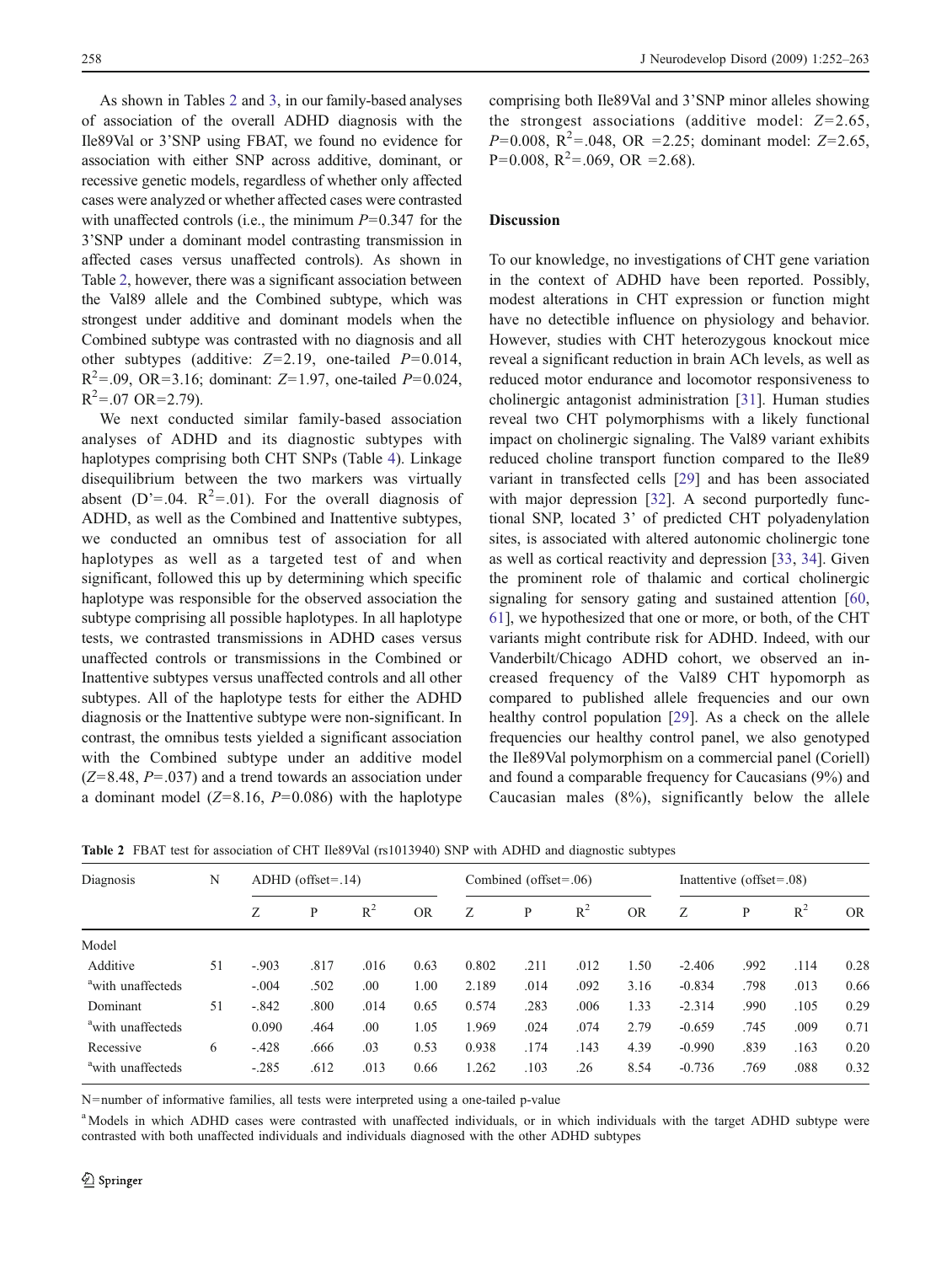<span id="page-7-0"></span>

|  |  |  |  | Table 3 FBAT tests for association of the CHT 3'SNP (rs333229) with ADHD and diagnostic subtypes |  |  |  |  |  |  |  |  |  |  |  |  |
|--|--|--|--|--------------------------------------------------------------------------------------------------|--|--|--|--|--|--|--|--|--|--|--|--|
|--|--|--|--|--------------------------------------------------------------------------------------------------|--|--|--|--|--|--|--|--|--|--|--|--|

| Diagnosis                     | N   |         | ADHD (offset= $.14$ )* |       |           | Combined (offset= $.06$ ) |      |       |           |         | Inattentive (offset= $.08$ ) |       |           |
|-------------------------------|-----|---------|------------------------|-------|-----------|---------------------------|------|-------|-----------|---------|------------------------------|-------|-----------|
|                               |     | Ζ       | P                      | $R^2$ | <b>OR</b> | Ζ                         | P    | $R^2$ | <b>OR</b> | Z       | P                            | $R^2$ | <b>OR</b> |
| Model                         |     |         |                        |       |           |                           |      |       |           |         |                              |       |           |
| Additive                      | 125 | $-.470$ | .681                   | .002  | 0.86      | $-1.004$                  | .684 | .008  | 0.72      | $-.411$ | .659                         | .001  | 0.88      |
| <sup>a</sup> with unaffecteds |     | $-.478$ | .684                   | .002  | 0.86      | $-1.001$                  | .683 | .008  | 0.72      | $-.285$ | .612                         | .001  | 0.91      |
| Dominant                      | 35  | 0.179   | .479                   | .00.  | 1.12      | 0.049                     | .480 | .00   | 1.03      | $-.157$ | .562                         | .00   | 0.91      |
| <sup>a</sup> with unaffecteds |     | 0.393   | .347                   | .004  | 1.27      | 0.314                     | 376  | .003  | 1.21      | 0.130   | .448                         | .00   | 1.08      |
| Recessive                     | 114 | $-.661$ | .746                   | .004  | 0.80      | $-1.235$                  | .892 | .013  | 0.66      | $-.408$ | .658                         | .001  | 0.87      |
| <sup>a</sup> with unaffecteds |     | $-.797$ | .787                   | .006  | 0.76      | $-1.366$                  | .914 | .016  | 0.63      | $-.422$ | .663                         | .002  | 0.87      |

N = number of informative families, all tests were interpreted using a one-tailed p-value

<sup>a</sup> Models in which ADHD cases were contrasted with unaffected individuals, or in which individuals with the target ADHD subtype were contrasted with both unaffected individuals and individuals diagnosed with the other ADHD subtypes

frequency of our ADHD subjects. Depending on gender, the elevation we observed in Val89 frequency in our ADHD subjects is equivalent to, or above, that which we reported in a major depression cohort [\[32](#page-10-0)]. Depression and ADHD exhibit significant comorbidity [\[62,](#page-10-0) [63](#page-10-0)]. The higher rate of suicide in ADHD subjects exhibiting depression [[64,](#page-10-0) [65\]](#page-10-0) warrants an assessment of whether altered cholinergic tone represents a common pathway to ADHD/depression comorbidity.

Although we made an effort to constrain our case-control analysis by ethnicity and gender, such designs are subject to unknown population stratifications that can lead to false positive (or negative) results. We thus sought to gain further insight into the impact of the CHT gene variants in ADHD via within-family association analyses of both alleles individually and in combination using a parent-offspring

trio design in a large, more well-defined ADHD cohort. We did not constrain our analyses by ethnicity or gender in transmission studies to maintain the largest sample size possible and increase power. We observed preferential transmission of the CHT 89Val allele with the Combined subtype of ADHD using both additive and dominant models. These findings indicate that having 1 or 2 copies of the risk allele increases the likelihood of a Combined ADHD diagnosis in an additive fashion. Although other coding variants in neurotransmitter transporters are known to act dominantly that could be explained by dominantnegative interactions [\[66](#page-10-0)–[68](#page-11-0)], similar information is not yet available for the CHT Val89 variant. To date, the Val89 CHT variant has only been studied in vitro in a parallel comparison with the Ile89 variant, and not following

| Diagnosis               |          | ADHD (offset= $.14$ )* |       |           |              | Combined (offset= $.06$ ) |       |           | Inattentive (offset=.08) |      |       |      |  |
|-------------------------|----------|------------------------|-------|-----------|--------------|---------------------------|-------|-----------|--------------------------|------|-------|------|--|
|                         | $x^2/Z$  | P                      | $R^2$ | <b>OR</b> | $\chi^2$ / Z | P                         | $R^2$ | <b>OR</b> | $x^2/Z$                  | P    | $R^2$ | OR.  |  |
| Model <sup>a</sup>      |          |                        |       |           |              |                           |       |           |                          |      |       |      |  |
| Additive [Multimarker]  | 0.457    | .324                   |       |           | $-.906$      | .817                      |       |           | $-.233$                  | .592 |       |      |  |
| Omnibus $\chi^2$ Test   | 0.855    | .836                   |       |           | 8.482        | .037                      |       |           | 2.396                    | .494 |       |      |  |
| Test of risk haplotype  | 0.742    | .458                   | .002  | 1.18      | 2.653        | .008                      | .048  | 2.25      | 0.412                    | .681 | .00   | 1.09 |  |
| Dominant [Multimarker]  | 0.777    | .219                   |       |           | 0.184        | .427                      |       |           | 0.861                    | .195 |       |      |  |
| Omnibus $\chi^2$ Test   | 1.063    | .900                   |       |           | 8.159        | .086                      |       |           | 3.812                    | .432 |       |      |  |
| Test of risk haplotype  | 0.742    | .458                   | .003  | 1,21      | 2.653        | .008                      | .069  | 2.68      | 0.412                    | .681 | .001  | 1.11 |  |
| Recessive [Multimarker] | $-0.362$ | .641                   |       |           | $-1.771$     | .962                      |       |           | $-.558$                  | .712 |       |      |  |
| Omnibus $\chi^2$ Test   | 0.661    | .882                   |       |           | 4.764        | .190                      |       |           | 1.563                    | .668 |       |      |  |
| Test of risk haplotype  | NA       | NA                     | NA    | NA        | NA           | NA                        | NA    | <b>NA</b> | NA                       | NA   | NA    | NA   |  |

Table 4 Association of the CHT Val89 and 3'SNP minor allele with ADHD and the combined and inattentive predominant diagnoses

NA indicates that there were too few informative families to test the target haplotype

<sup>a</sup> In all models, ADHD cases were contrasted with unaffected individuals, or individuals with the target ADHD subtype were contrasted with both unaffected individuals and individuals diagnosed with the other ADHD subtypes. Omnibus  $\chi^2$  tests of all 4 haplotypes had 3 degrees-of-freedom and were evaluated using a two-tailed p-value, Z tests of the risk haplotype (i.e., the G-C haplotype comprising the minor alleles for both CHT SNPs) had 1 degree-of-freedom and were evaluated using a two-tailed p-value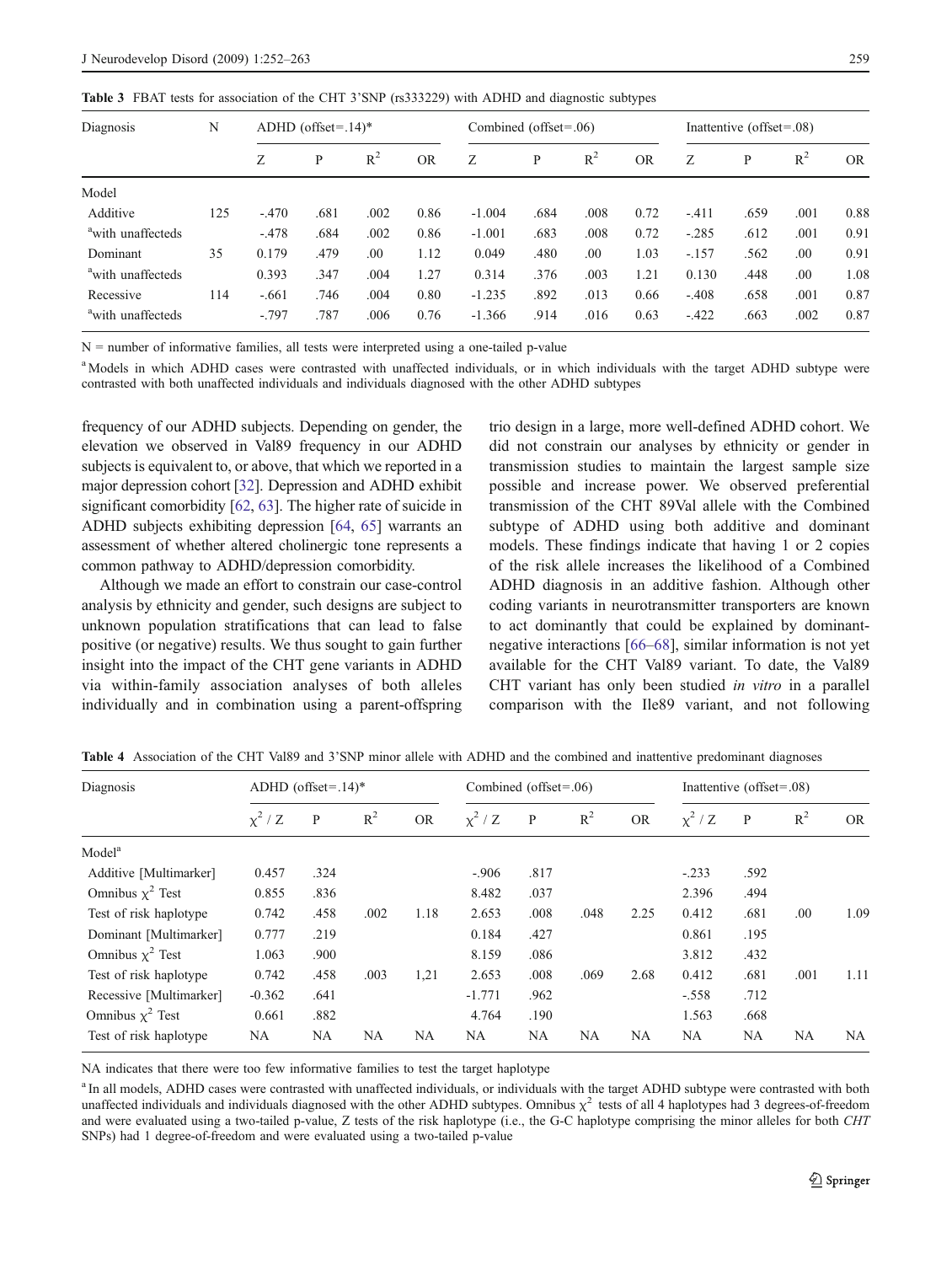co-expression studies that could test the possibility of homo-oligomerization, as seen for other transporters [\[69](#page-11-0)–[71](#page-11-0)]. Clearly, further in vitro studies are needed to establish the genetic model underlying the impact of the Val89 SNP in ADHD.

The preferential transmission of the CHT Val89 hypomorph to the Combined subtype in the additive model may reflect the importance of cholinergic transmission in modulating fundamental aspects of both motor control and attention [[72,](#page-11-0) [73\]](#page-11-0). On neuroanatomical grounds, patients with reduced CHT activity should have cholinergic deficits at both cortical and subcortical levels which could produce both inattentive and hyperactivity symptoms. Cholinergic interneurons within the striatum participate in extrapyramidal motor control [[74\]](#page-11-0) and alterations in the balance of cholinergic/dopaminergic signaling in this nucleus is implicated in a spectrum of motor abnormalities from hyperactivity and motor tics to dystonia and Parkinson's disease [[75\]](#page-11-0). Consistent with these ideas, disruptions in cholinergic transmission produce deficits in attention and can trigger hyperactivity [[76,](#page-11-0) [77](#page-11-0)]. Experimentally-induced cortical and striatal reductions in ACh content produce hyperlocomotion and other motor dysfunctions [[78,](#page-11-0) [79](#page-11-0)]. Similarly, mice lacking the  $M_1$  muscarinic receptor exhibit an increase in locomotor activity and altered dopamine signaling [\[77](#page-11-0)]. Consistent with our findings on CHT, Lee et al. recently reported an association of two markers in exon 2 and intron 2 of the α4 subunit of the nAChR that are selectively transmitted to subjects with the Combined subtype of ADHD [\[80](#page-11-0)]. Currently, medications for ADHD predominantly target catecholaminergic signaling and are not prescribed differently based on diagnostic subtype. Our findings, if reproduced, encourage further consideration of cholinergic agonist therapy as well as evaluation of whether cholinergic modulation is most beneficial for subjects presenting with both motor and attention symptoms.

Our studies also explored a potential impact of the 3'SNP variant in CHT. Although the overall association of the 3'SNP minor allele to ADHD in our case-control paradigm was non-significant, a significant increase in the major allele was evident when our data set was limited to male Caucasians. We do not know the basis for the ethnicity and gender effects on allele frequencies, nor whether they relate to the male predominance in ADHD diagnoses. Presently, the functional impact of this 3'SNP at the level of CHT gene expression is unknown, but may serve as a downstream repressor of transcription [\[81](#page-11-0)] or be in linkage disequilibrium with one or more other functional variants. Alternatively, the variant may be in linkage disequilibrium with another variant in or near the CHT gene impacting transporter expression. Healthy patients carrying the 3'SNP minor allele demonstrate an increase heart rate variability that is associated with increased

parasympathetic tone [\[33](#page-10-0)]. Our case-control findings of a decrease in the 3'SNP minor allele is, therefore, most consistent with reduced cholinergic function? in ADHD.

In our within-family association study, although we observed no association between the overall ADHD diagnosis or any diagnostic subtype with the 3'SNP on its own, we detected a highly significant association of a two locus haplotype comprised of the CHT Val89 allele and the 3'SNP minor allele. This finding is somewhat surprising given that these two alleles are predicted to support reduced Val89) and elevated (3'SNP T allele) cholinergic tone, respectively. These two polymorphisms are not in linkage disequilibrium and thus it is possible that at risk subjects may carry both minor alleles on the same transcript. If the CHT Val89 protein variant exhibits a dominant-negative action on Ile89 protein, elevations in the Val89 protein made possible by elevations in CHT mRNA levels driven by the 3'SNP minor allele could explain our family-based association findings. Clearly, however, such conclusions are speculative given 1) the lack of study of oligomerization of CHT proteins, 2) the uncertain mechanistic status of the 3'SNP, and 3) the limited power of our analysis due to inherent reductions in sample size arising with selection of multiple gene variants, as well as subdivision of diagnoses by phenotypic subclasses.

A number of reports have described genome wide linkage or association studies in ADHD [\[82](#page-11-0)–[85](#page-11-0)]. Many loci do not replicate across studies, though chromosomal regions 5p13, 14q12 and 17p11 have been implicated in multiple studies [[86,](#page-11-0) [87\]](#page-11-0). The SLC5A7 gene is located on chromosome 2q12, and has not to date been identified in published genome wide studies in ADHD. Genome wide studies face daunting power issues due to large number of tests performed. Our study was focused on CHT from the neurobiological perspective of alterations in cholinergic tone contributing to motor and cognitive behavioral domains altered in ADHD. Future studies with a larger number of markers in and adjacent to the SLC5A7 locus may provide further insight into the contribution of the CHT gene to ADHD.

Despite the potential of the reported findings to further our understanding of the relation between the CHT gene and ADHD, it should be noted that a number of statistical tests were conducted in the present study, but due to the modest sample size, corrections were not made for multiple testing. Nonetheless, specific steps were taken to protect against interpreting a spurious association as substantive. The most stringent step was the inclusion of two independent samples and two complementary research designs and analytic methods, thus providing a follow-up sample and more rigorous family-based association tests with which to confirm the original case-control association findings. Thus for all analyses conducted in the follow-up sample,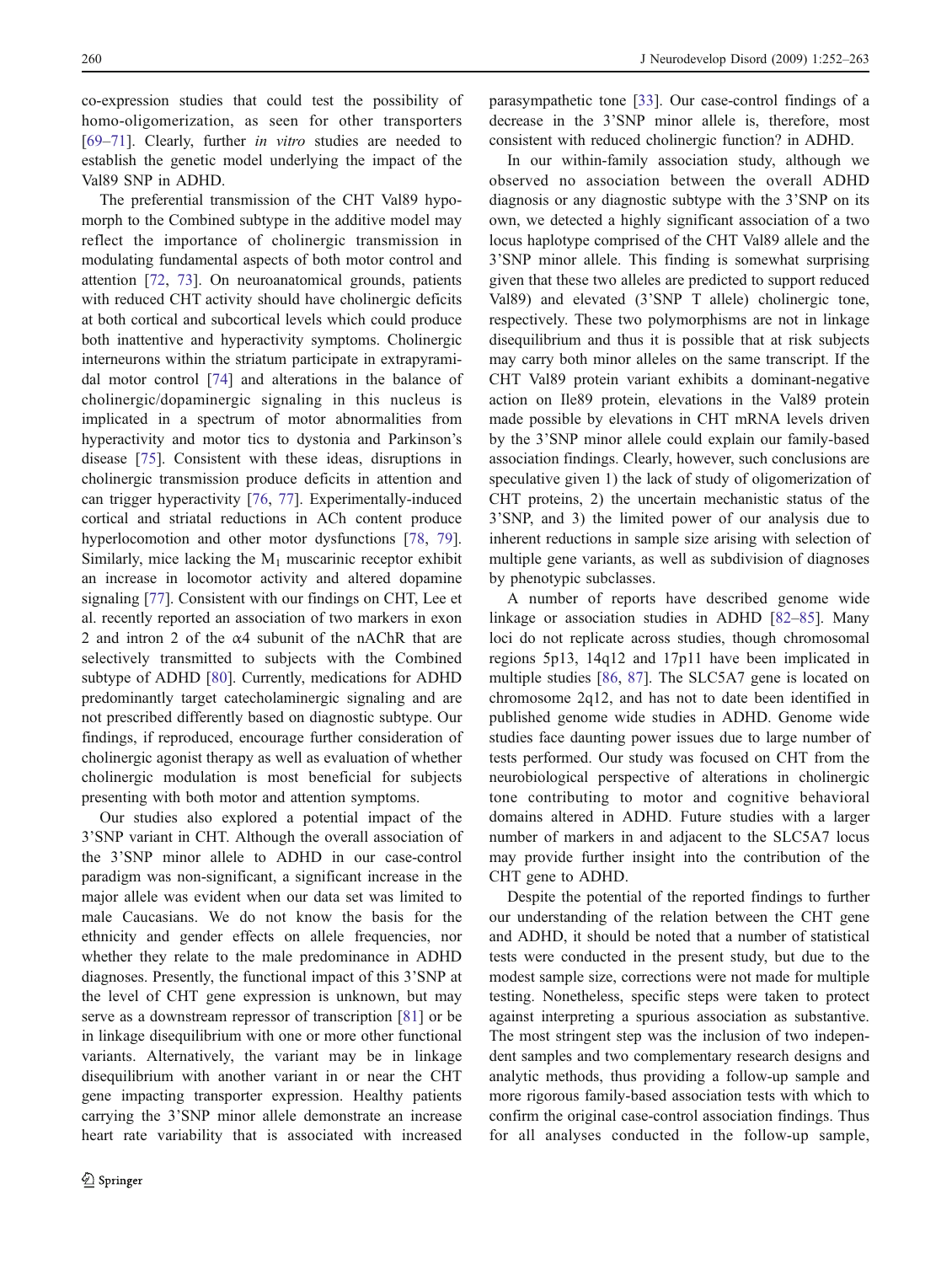<span id="page-9-0"></span>directional predictions were made regarding potential associations between the CHT gene SNPs and ADHD phenotypes to ensure that only associations with the alleles identified in the case-control analyses were interpreted as significant in the follow-up analyses. Despite the precautions taken, some possibility that the reported findings represent a spurious association remains, and future studies replicating these results are necessary.

In summary, the current study provides evidence of both association and preferential transmission of the CHT Val89 variant to the ADHD Combined subtype, alone and in combination with the minor allele of the CHT 3'SNP polymorphism. Future studies, besides seeking further replication on independent ADHD samples, should examine directly the functional role of these variants on cholinergic neurotransmission in humans in vivo as well as explore the Combined subtype as a preferential subgroup for cholinergic therapeutics.

Acknowledgements We gratefully acknowledge the families whose provision of DNA made this research possible. Additionally, we thank Tammy Jessen, Jane Wright, Qiao Han and Tracy Moore-Jarrett for excellent lab oversight. The studies described were supported by an American Heart Association Award 0715120B (B.A.E) and NIH Awards MH076018 (M.K.H.), MH072083 (I.R.G.), MH01818 (I.D.W.), K24MHO1823 (M.A.S), HL56693 (R.D.B.), and MH073159 (R.D.B.).

### References

- 1. American Psychiatric Association. Diagnostic and statistical manual of mental disorders. 4th ed. Washington, DC: American Psychiatric Assocation; 2004. [test revision[. 2004.
- 2. Caballero J, Nahata MC. Atomoxetine hydrochloride for the treatment of attention-deficit/hyperactivity disorder. Clin Ther. 2003;25:3065–83.
- 3. Spencer T, Biederman J, Wilens T. Nonstimulant treatment of adult attention-deficit/hyperactivity disorder. Psychiatr Clin North Am. 2004;27:373–83.
- 4. Faraone SV, Doyle AE. The nature and heritability of attentiondeficit/hyperactivity disorder. Child Adolesc Psychiatr Clin N Am. 2001;10:299–316. viii–ix.
- 5. Mick E. Genetics of attention deficit hyperactivity disorder. Child Adolesc Psychiatr Clin N Am. 2008;17:261–84.
- 6. Faraone SV, Perlis RH, Doyle AE, Smoller JW, Goralnick JJ, Holmgren MA, et al. Molecular genetics of attention-deficit/ hyperactivity disorder. Biol Psychiatry. 2005;57:1313–23.
- 7. Faraone SV, Khan SA. Candidate gene studies of attention-deficit/ hyperactivity disorder. J Clin Psychiatry. 2006;67(Suppl 8):13–20.
- 8. Prince J. Catecholamine dysfunction in attention-deficit/hyperactivity disorder: an update. J Clin Psychopharmacol. 2008;28:S39– 45.
- 9. Mazei-Robison MS, Couch RS, Shelton RC, Stein MA, Blakely RD. Sequence variation in the human dopamine transporter gene in children with attention deficit hyperactivity disorder. Neuropharmacology. 2005;49:724–36.
- 10. Kim JJ, Shih JC, Chen K, Chen L, Bao S, Maren S, et al. Selective enhancement of emotional, but not motor, learning in monoamine oxidase A-deficient mice. Proc Natl Acad Sci U S A. 1997;94:5929–33.
- 11. Kim CH, Hahn MK, Joung Y, Anderson SL, Steele AH, Mazei-Robinson MS, et al. A polymorphism in the norepinephrine transporter gene alters promoter activity and is associated with attention-deficit hyperactivity disorder. Proc Natl Acad Sci U S A. 2006;103:19164–9.
- 12. Tzavara ET, Bymaster FP, Overshiner CD, Davis RJ, Perry KW, Wolff M, et al. Procholinergic and memory enhancing properties of the selective norepinephrine uptake inhibitor atomoxetine. Mol Psychiatry. 2006;11:187–95.
- 13. Rowe DL, Hermens DF. Attention-deficit/hyperactivity disorder: neurophysiology, information processing, arousal and drug development. Expert Rev Neurother. 2006;6:1721–34.
- 14. Doody RS. Current treatments for Alzheimer's disease: cholinesterase inhibitors. J Clin Psychiatry. 2003;64(Suppl 9):11–7.
- 15. Kent L, Green E, Holmes J, Thapar A, Gill M, Hawi Z, et al. No association between CHRNA7 microsatellite markers and attention-deficit hyperactivity disorder. Am J Med Genet. 2001; 105:686–9.
- 16. Calabresi P, Centonze D, Gubellini P, Pisani A, Bernardi G. Acetylcholine-mediated modulation of striatal function. Trends Neurosci. 2000;23:120–6.
- 17. Kaneko S, Hikida T, Watanabe D, Ichinose H, Nagatsu T, Kreitman RJ, et al. Synaptic integration mediated by striatal cholinergic interneurons in basal ganglia function. Science. 2000;289:633–7.
- 18. Sarter MF, Bruno JP. Cognitive functions of cortical ACh: lessons from studies on trans-synaptic modulation of activated efflux. Trends Neurosci. 1994;17:217–21.
- 19. Perry E, Walker M, Grace J, Perry R. Acetylcholine in mind: a neurotransmitter correlate of consciousness? Trends Neurosci. 1999;22:273–80.
- 20. Sarter M, Hasselmo ME, Bruno JP, Givens B. Unraveling the attentional functions of cortical cholinergic inputs: interactions between signal-driven and cognitive modulation of signal detection. Brain Res Brain Res Rev. 2005;48:98–111.
- 21. Hasselmo ME, McGaughy J. High acetylcholine levels set circuit dynamics for attention and encoding and low acetylcholine levels set dynamics for consolidation. Prog Brain Res. 2004;145:207– 31.
- 22. Todd RD, Lobos EA, Sun LW, Neuman RJ. Mutational analysis of the nicotinic acetylcholine receptor alpha 4 subunit gene in attention deficit/hyperactivity disorder: evidence for association of an intronic polymorphism with attention problems. Mol Psychiatry. 2003;8:103–8.
- 23. Kent L, Middle F, Hawi Z, Fitzgerald M, Gill M, Feehan C, et al. Nicotinic acetylcholine receptor alpha4 subunit gene polymorphism and attention deficit hyperactivity disorder. Psychiatr Genet. 2001;11:37–40.
- 24. Okuda T, Haga T. Functional characterization of the human highaffinity choline transporter. FEBS Lett. 2000;484:92–7.
- 25. Ferguson SM, Savchenko V, Apparsundaram S, Zwick M, Wright J, Heilman CJ, et al. Vesicular localization and activity-dependent trafficking of presynaptic choline transporters. J Neurosci. 2003;23:9697–709.
- 26. Ferguson SM, Blakely RD. The choline transporter resurfaces: New roles for synaptic fesicles? Mol Interv. 2004;4:22–37.
- 27. Atweh S, Simon JR, Kuhar MJ. Utilization of sodium-dependent high affinity choline uptake *in vitro* as a measure of the activity of chloinergic neurons in vivo. Life Sci. 1975;17:1535–44.
- 28. MV AS, Parikh V, Kozar R, Sarter M. Increased capacity and density of choline transportes situated in synaptic membranes of the right medial prefrontal cortex of attentional task-performing rats. J Neurosci. 2005;25:3851–6.
- 29. Okuda T, Okamura M, Kaitsuka C, Haga T, Gurwitz D. Single nucleotide polymorphism of the human high affinity choline transporter alters transport rate. J Biol Chem. 2002;277:45315–22.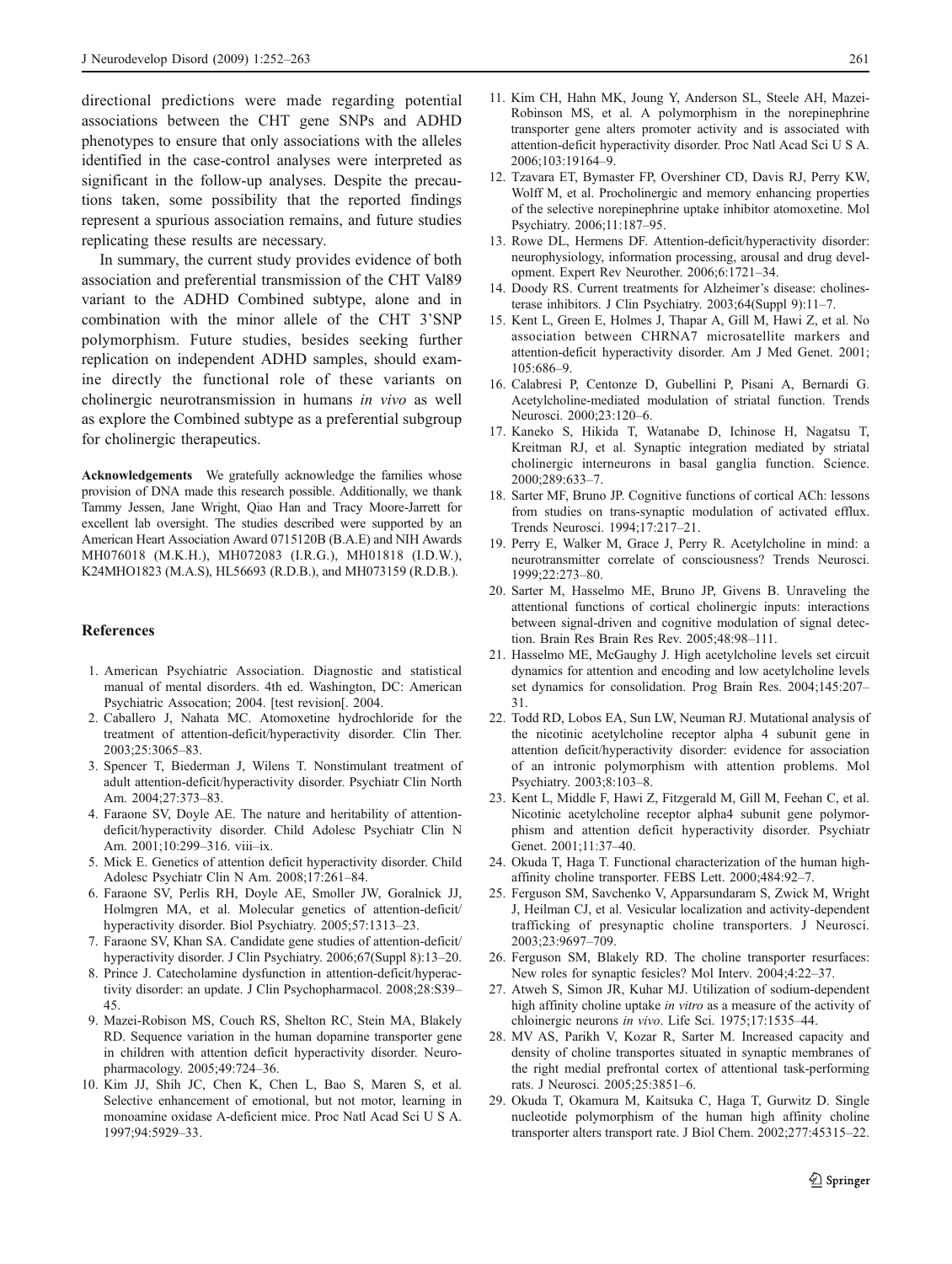- <span id="page-10-0"></span>30. Apparsundaram S, Ferguson SM, George AL Jr, Blakely RD. Molecular cloning of a human, hemicholinium-3-sensitive choline transporter. Biochem Biophys Res Commun. 2000;276:862–7.
- 31. Bazalakova MH, Wright J, Schneble EJ, McDonald MP, Heilman CJ, Levey AI, et al. Deficits in acetylcholine homeostasis, receptors and behaviors in choline transporter heterozygous mice. Genes Brain Behav. 2007;6:411–24.
- 32. Hahn MK, Blackford JU, Haman K, Mazei-Robison M, English BA, Prasad HC, et al. Multivariate permutation analysis associates multiple polymorphisms with subphenotypes of major depression. Genes Brain Behav. 2008;7:487–95.
- 33. Neumann SA, Lawrence EC, Jennings JR, Ferrell RE, Manuck SB. Heart rate variability is associated with polymorphic variation in the choline transporter gene. Psychosom Med. 2005;67:168–71.
- 34. Neumann SA, Brown SM, Ferrell RE, Flory JD, Manuck SB, Hariri AR. Human choline transporter gene variation is associated with corticolimbic reactivity and autonomic-cholinergic function. Biol Psychiatry. 2006;60:1155–62.
- 35. Kaufman J, Birmaher B, Brent D, Rao U, Flynn C, Moreci P, et al. Schedule for Affective Disorders and Schizophrenia for School-Age Children-Present and Lifetime Version (K-SADS-PL): initial reliability and validity data. J Am Acad Child Adolesc Psychiatry. 1997;36:980–8.
- 36. Ambrosini PJ. Historical development and present status of the schedule for affective disorders and schizophrenia for school-age children (K-SADS). J Am Acad Child Adolesc Psychiatry. 2000;39:49–58.
- 37. Stein MA, Waldman ID, Sarampote CS, Seymour KE, Robb AS, Conlon C, et al. Dopamine transporter genotype and methylphenidate dose response in children with ADHD. Neuropsychopharmacology. 2005;30:1374–82.
- 38. Waldman I, Rowe D, Abramowitz A, Kozel S, Mohr J, Sherman S, et al. Association and linkage of the dopamine transporter gene and attention-deficit hyperactivity disorder in children: heterogeneity owing to diagnostic subtype and severity. Am J Hum Genet. 1998;63:1767–76.
- 39. Achenbach TM, McConaughy SH, Howell CT. Child/adolescent behavioral and emotional problems: implications of crossinformant correlations for situational specificity. Psychol Bull. 1987;101:213–32.
- 40. Waldman ID, Rowe DC, Abramowitz A, Kozel ST, Mohr JH, Sherman SL, et al. Association and linkage of the dopamine transporter gene and attention-deficit hyperactivity disorder in children: heterogeneity owing to diagnostic subtype and severity. Am J Hum Genet. 1998;63:1767–76.
- 41. Mazei-Robison MS, Couch RS, Shelton RC, Stein MA, Blakely RD. Sequence variation in the human dopae transporter gene in children with attention deficit hyperactivity disorder. Neuropharmacology. 2005.
- 42. Wigginton JE, Abecasis GR. PEDSTATS: descriptive statistics, graphics and quality assessment for gene mapping data. Bioinformatics. 2005;21:3445–7.
- 43. Spielman RS, McGinnis RE, Ewens WJ. Transmission test for linkage disequilibrium: the insulin gene region and insulin-dependent diabetes mellitus (IDDM). Am J Hum Genet. 1993;52:506–16.
- 44. Dudbridge F. Pedigree disequilibrium tests for multilocus haplotypes. Genet Epidemiol. 2003;25:115–21.
- 45. Lange C, Laird NM. On a general class of conditional tests for family-based association studies in genetics: the asymptotic distribution, the conditional power, and optimality considerations. Genet Epidemiol. 2002;23:165–80.
- 46. Waldman ID, Robinson BF, Feigon SA. Linkage disequilibrium between the dopamine transporter gene (DAT1) and bipolar disorder: extending the transmission disequilibrium test (TDT) to examine genetic heterogeneity. Genet Epidemiol. 1997;14:699– 704.
- 47. Waldman ID, Robinson BF, Rowe DC. A logistic regression based extension of the TDT for continuous and categorical traits. Ann Hum Genet. 1999;63:329–40.
- 48. Lange C, Blacker D, Laird NM. Family-based association tests for survival and times-to-onset analysis. Stat Med. 2004;23:179–89.
- 49. Lange C, DeMeo D, Silverman EK, Weiss ST, Laird NM. Using the noninformative families in family-based association tests: a powerful new testing strategy. Am J Hum Genet. 2003;73:801–11.
- 50. Rabinowitz D, Laird N. A unified approach to adjusting association tests for population admixture with arbitrary pedigree structure and arbitrary missing marker information. Hum Hered. 2000;50:211–23.
- 51. Laird NM, Cuenco KT. Regression methods for assessing familial aggregation of disease. Stat Med. 2003;22:1447–55.
- 52. Epstein MP, Waldman ID, Satten GA. Improved association analyses of disease subtypes in case-parent triads. Genet Epidemiol. 2006;30:209–19.
- 53. Rosenthal R. Meta-analytic procedures for social research. 2nd ed. Thousand Oaks: Sage; 1991.
- 54. Chinn S. A simple method for converting an odds ratio to effect size for use in meta-analysis. Stat Med. 2000;19:3127–31.
- 55. Rowe D, Stever C, Giedinghagen L, Gard J, Cleveland H, Terris S, et al. Dopamine DRD4 receptor polymorphism and attention deficit hyperactivity disorder. Mol Psychiatry. 1998;3:419–26.
- 56. Faraone SV, Biederman J, Weber W, Russell RL. Psychiatric, neuropsychological, and psychosocial features of DSM-IV subtypes of attention-deficit/hyperactivity disorder: Results from a clinically referred sample. J Am Acad Child Adolesc Psychiatry. 1998;37:185–93.
- 57. Lahey BB, Applegate B, McBurnett K, Biederman J, et al. DMS-IV field trials for attention deficit hyperactivity disorder in children and adolescents. Am J Psychiatry. 1994;151:1673–85.
- 58. Baumgaertel A, Wolraich ML, Dietrich M. Comparison of diagnostic criteria for attention deficit disorders in a German elementary school sample. J Am Acad Child Adolesc Psychiatry. 1995;34:629–38.
- 59. Wolraich ML, Hannah JN, Pinnock TY, Baumgaertel A, et al. Comparison of diagnostic criteria for attention-deficit hyperactivity disorder in a county-wide sample. J Am Acad Child Adolesc Psychiatry. 1996;35:319–24.
- 60. Sarter M, Bruno JP. Cortical cholinergic inputs mediating arousal, attentional processing and dreaming: differential afferent regulation of the basal forebrain by telencephalic and brainstem afferents. Neuroscience. 2000;95:933–52.
- 61. Kobayashi Y, Isa T. Sensory-motor gating and cognitive control by the brainstem cholinergic system. Neural Netw. 2002;15:731–41.
- 62. Angold A, Costello EJ, Erkanli A. Comorbidity. J Child Psychol Psychiatry. 1999;40:57–87.
- 63. Daviss WB. A review of co-morbid depression in pediatric ADHD: etiology, phenomenology, and treatment. J Child Adolesc Psychopharmacol. 2008;18:565–71.
- 64. James A, Lai FH, Dahl C. Attention deficit hyperactivity disorder and suicide: a review of possible associations. Acta Psychiatr Scand. 2004;110:408–15.
- 65. Galera C, Bouvard MP, Encrenaz G, Messiah A, Fombonne E. Hyperactivity-inattention symptoms in childhood and suicidal behaviors in adolescence: the Youth Gazel Cohort. Acta Psychiatr Scand. 2008;118:480–9.
- 66. Sutcliffe JS, Delahanty RJ, Prasad HC, McCauley JL, Han Q, Jiang L, et al. Allelic heterogeneity at the serotonin transporter locus (SLC6A4) confers susceptibility to autism and rigidcompulsive behaviors. Am J Hum Genet. 2005;77:265–79.
- 67. Hahn MK, Robertson D, Blakely RD. A mutation in the human norepinephrine transporter gene (SLC6A2) associated with orthostatic intolerance disrupts surface expression of mutant and wildtype transporters. J Neurosci. 2003;23:4470–8.